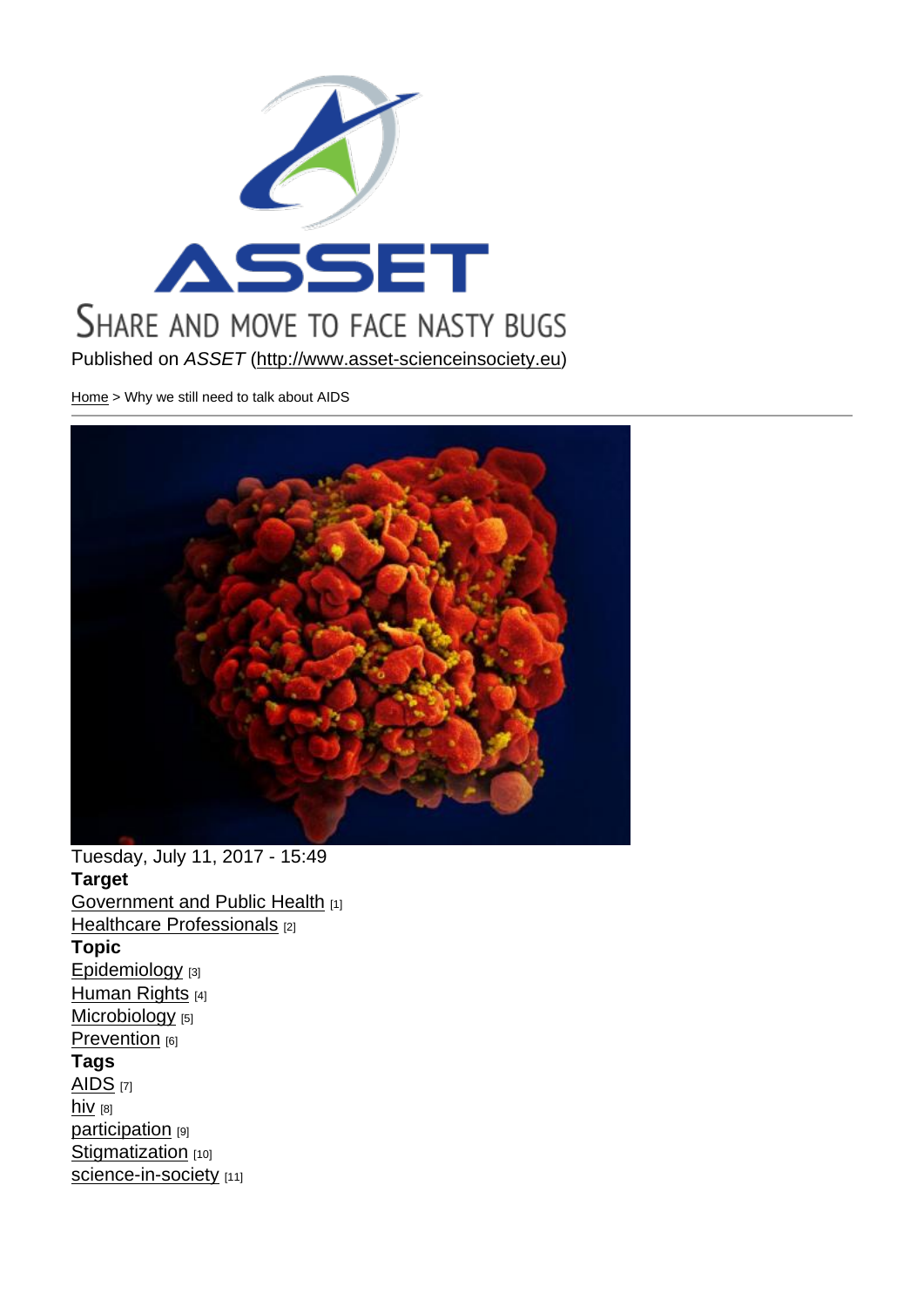In 1347, Siena, a flourishing, beautiful citystate on Tuscany hills, was a leading world power for its age. Just one year later, plague had already killed almost half of its inhabitants, changing its history forever. That did not happen only there: the impact of the Black Death ? as the Middle Age epidemic was named ? involved all Europe, with huge human, economic, political and cultural consequences. A typical, extreme, example of how infectious diseases can influence the course of history.

The memory of this catastrophe was continuously being reminded in the early Eighties of past century, when a previously unknown, and at the time inevitably deadly disease, emerged in the USA. Referring to AIDS as the 20<sup>th</sup> century?s plague surely did not help patients at that time, but it can be useful today to understand how this epidemic introduced what we call Science-in-Society issues (governance, gender, communication, participatory governance, law and ethical themes, intentionally caused outbreaks) into the public debate.

### **A ?different? emerging disease?**

AIDS did not seem to have the classic characteristics that one could foresee for an emerging infectious disease. When we think of a new virus, we usually expect acute symptoms: fever, cough, vomit, diarrhoea or, in the worst case, haemorrhages. The first people who showed the new syndrome, on the contrary, had other diverse superimposed infections or even tumours: pneumonia by Pneumocystis carinii or Kaposi?s sarcoma, for example. The unknown disease did not kill the patients directly, but compromised their immune response. It had a slower evolution than pandemic influenza, though being much more lethal, and in few years spread all over the world.

Since the first cases were diagnosed in homosexual men in California, it was suggested that the cause had to be somehow related to this kind of sexual attitudes. For the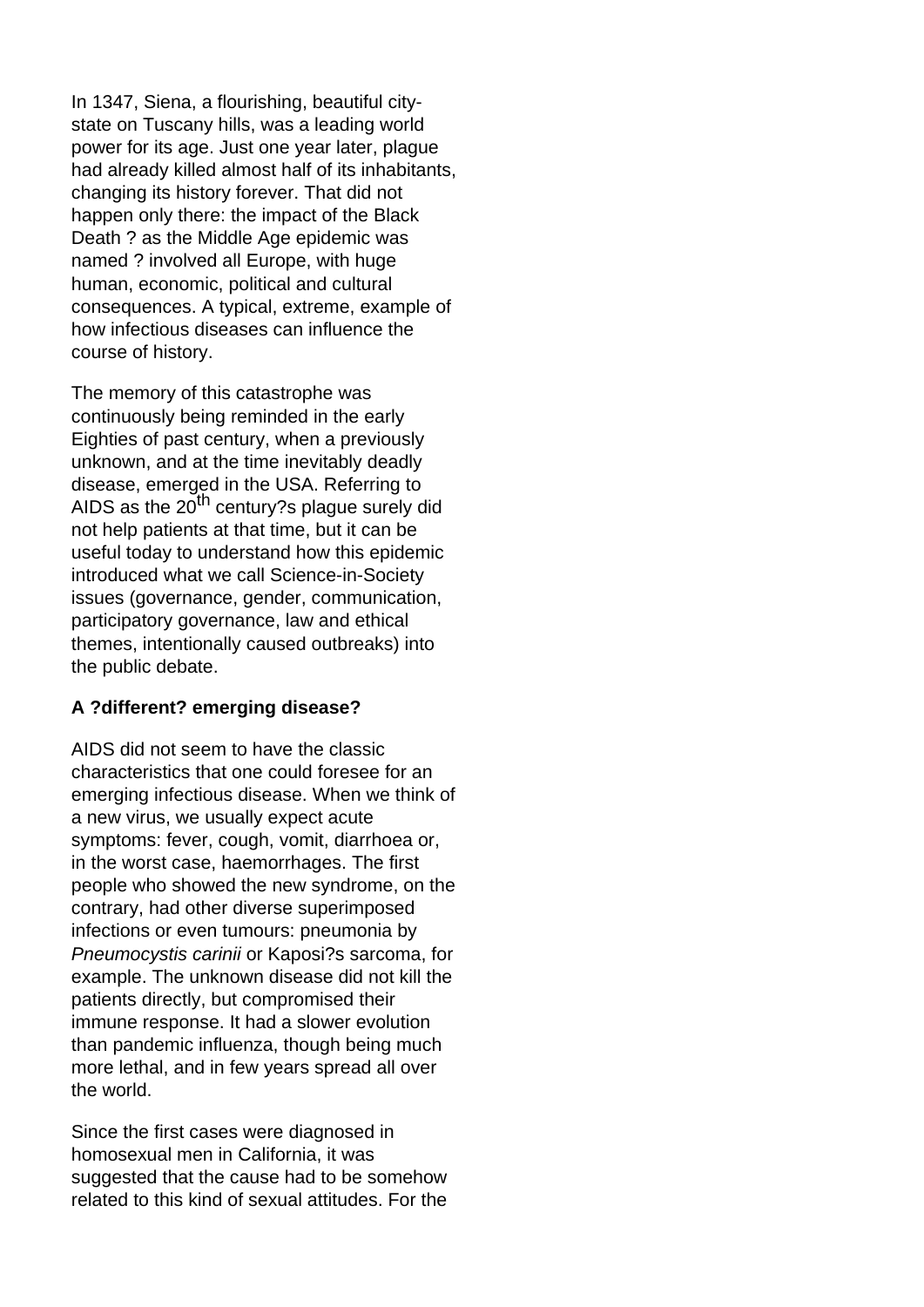first time, the issue of gender entered the field of infectious diseases. The syndrome was therefore initially called Gay-Related Immune Deficiency (or GRID). This careless name contributed to the prejudice that this disease should not concern straight people, helping the virus to spread undisturbed through heterosexual intercourses. Even though its name was soon changed into ?Acquired Immuno-Deficiency Syndrome (AIDS)?, the stigma related to the disease did not improve for many years.

#### **Stigma does not help**

The awareness that the disease was also common in people who inject drugs made part of the public think that, even though not ?for gay only?, this was anyway a disease of somehow marginalized people: nothing to worry about, if you are a ?proper? person with a ?regular? lifestyle. The diffusion of the virus to thousands of people through infected blood did not succeed in correcting this wrong idea.

Soon, it became clear that the communication evoking ?a new plague? and ?plaguespreaders? did not help either. Fear appeal did not work. On the contrary, many people hesitated in having themselves tested for fear of being discriminated, and so they kept on spreading HIV without knowing they were infected. And in some cases, even if they knew their HIV positive status, they did not tell their partners, either for fear of being left alone, or even on purpose, as a reaction for being outraged.

#### **Governance is a clue**

Deniers of the link between HIV and AIDS made their part, providing the South African government with apparent proofs that the epidemic was something invented by ?whiteled? European and US pharma companies against African people. This governance of the crisis in South Africa caused a severe delay in treating people, which worsened the situation and caused tens of thousands of avoidable deaths.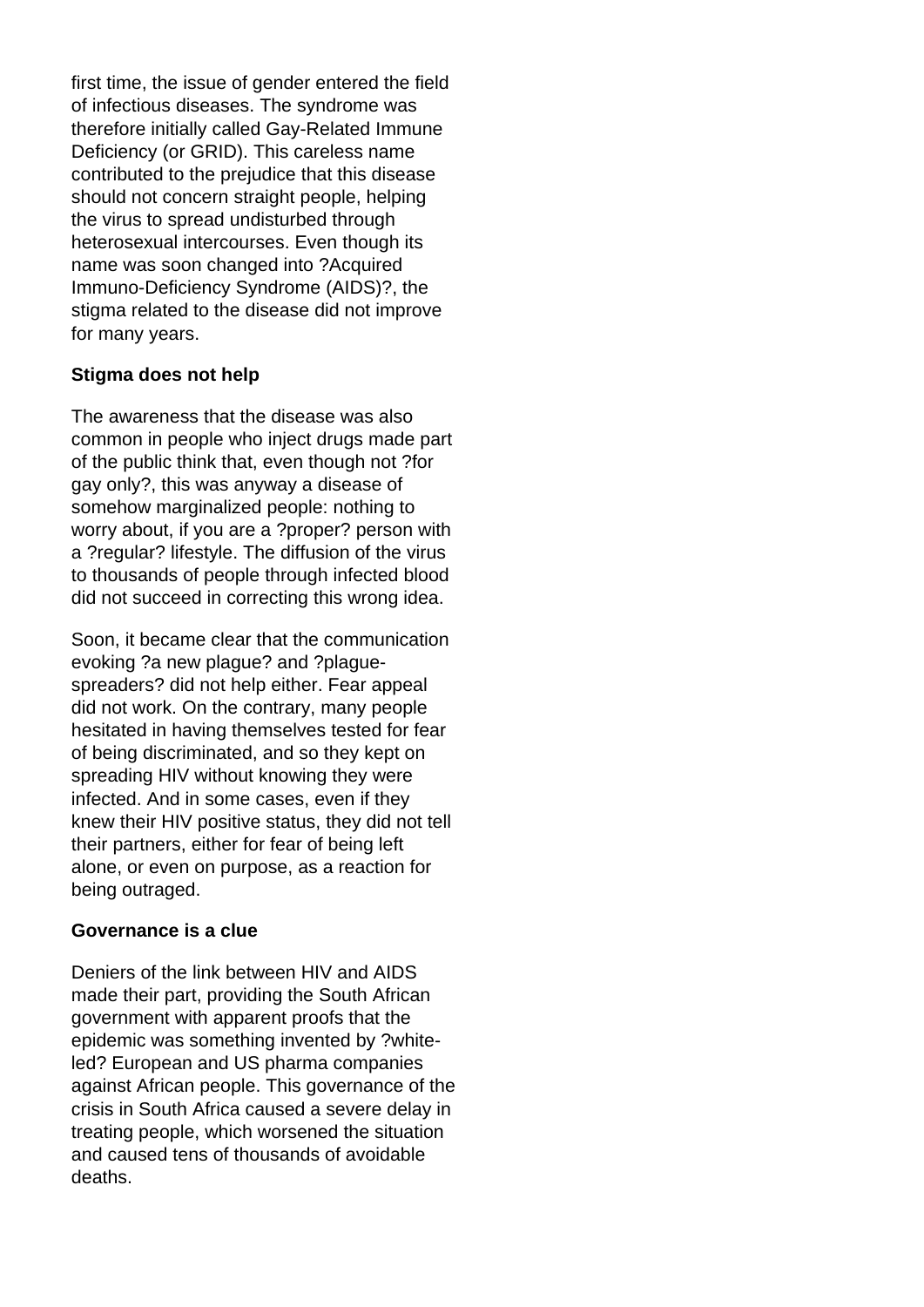In theory, experts have now become aware of the importance of avoiding any discriminatory reference in emerging infectious diseases, starting from naming. Any geographical, professional, ethnical or gender indication, in fact, more than unfair, can make people falsely reassured, while discouraging others to seek help.

### **A lesson learnt?**

Nevertheless, some mistakes in communication are still occurring. Saying ?swine flu? instead of A(H1N1) influenza could have had an impact on people working in pig farms and on pork sector, discouraging people from eating this kind of meat during the crisis, even without any scientific and reasonable basis for this. Calling ?Middle East Respiratory Syndrome? the SARS-like emerging disease by coronavirus, as if it should regard only the Arabic countries, could have been misleading, with more severe consequences. Korean doctors, in fact, were late in recognizing it, when it appeared in a severe outbreak in their country, maybe because it is in not in Middle, but in Far East.

AIDS crisis, anyway, was a turning point also in a positive way. It caused society to have a first, strong, participated reaction. From the most diverse forms of fundraising by thousands of charities and the launch of private/public funded initiatives, to the open declaration of their own HIV-seropositivity by sport and cinema celebrities to break the stigma, the public started to feel personally involved in the response to an infectious disease. Paraphrasing the lines of EU-funded research, science is already in society, but also society is already working with and for science.

## **Newsletters**

Select the newsletter(s) to which you want to subscribe or unsubscribe.